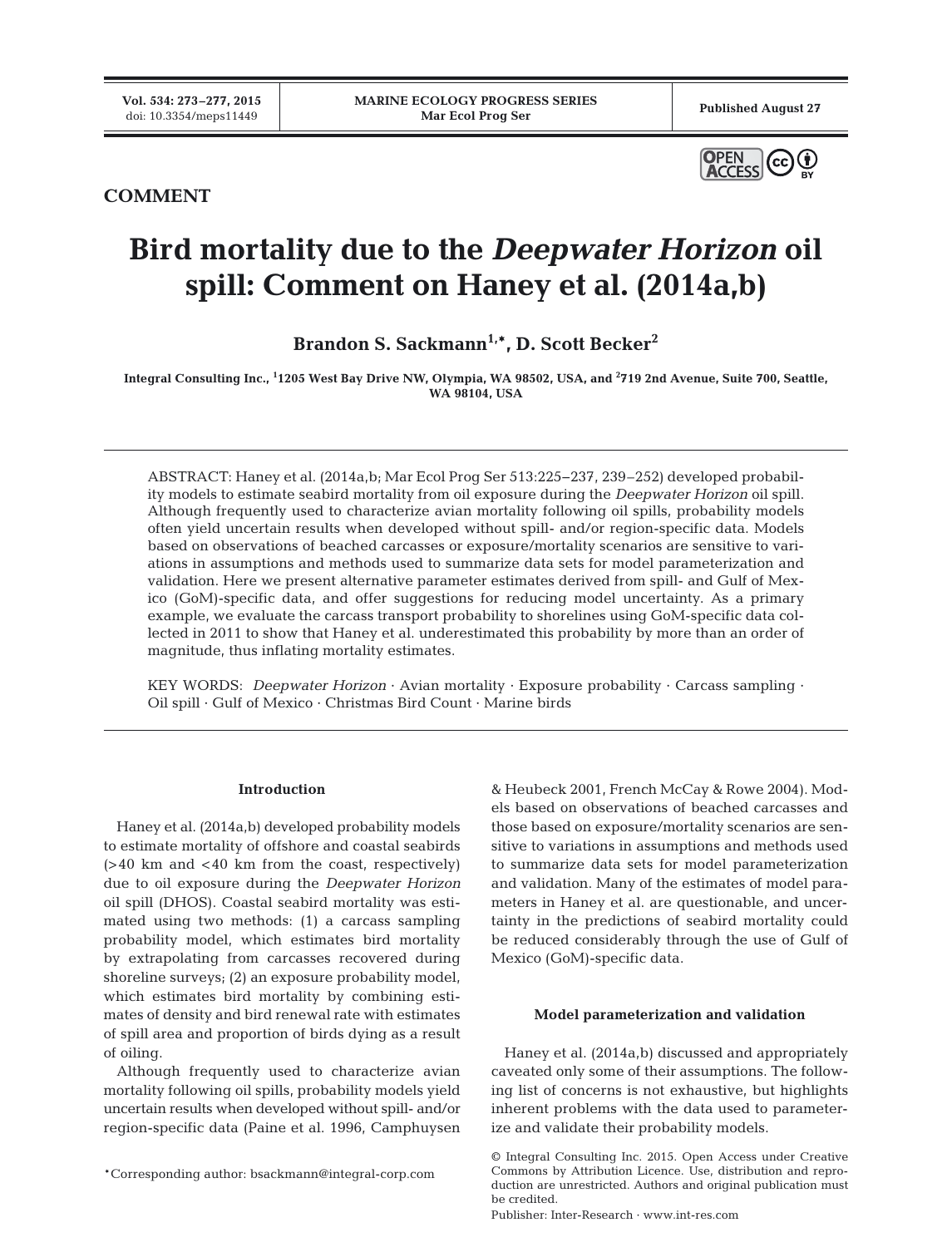Lack of GoM- and spill-specific estimates

To accurately estimate parameters of a carcass sampling model and achieve realistic estimates of seabird mortality, the US government and BP cooperatively conducted a series of natural resource damage assessment (NRDA) studies; results were made publicly available in August 2014 (GSD 2014). In many cases, parameters estimated from these data sets differ markedly from those used by Haney et al. For example, Haney et al. (2014b) estimate that only  $\sim 6\%$  of carcasses drifted ashore during the DHOS (i.e. the transport probability to shorelines was reported as 0.057). This estimate was developed without the benefit of GoM-specific carcass drift data collected in 2011, which are currently undergoing cooperative quality assurance review (GSD 2014).

From 16 July to 19 August 2011, 199 radio-tagged carcasses were deployed in coastal waters across the northern GoM (carcasses deployed farther offshore near the wellhead were excluded). The carcasses were released in areas that contained the highest densities of birds potentially impacted during the DHOS. Of the 199 carcasses deployed, 81 were tracked into nearshore environments (i.e. not open water) with some portion of the carcass intact (81/199  $= 0.41$ , Fig. 1). In the same study, 51 radio-tagged dummies were deployed (plastic water bottles encased in neoprene designed to float like carcasses, but not otherwise subject to sinking or scavenging), 32 of which were tracked into nearshore environments  $(32/51 = 0.63, Fig. 1)$ . Based on the additional loss of carcasses relative to dummies we estimate an



Fig. 1. Cumulative proportion of carcasses and dummies that drifted to shore in 2011 as a function of time spent at sea. A daily at-sea loss rate of  $0.054~\mathrm{d^{-1}}$  was estimated through a nonlinear least squares fitting routine assuming a standard exponential decay function

at-sea loss rate of 0.054  $d^{-1}$  (implying that 50% of the carcasses were lost due to sinking or scavenging over a ~13 d period, Fig. 1). This rate is similar to the findings reported by Ford et al. (1996) from carcass drift studies conducted in Prince William Sound (15 to 20 d) and the Gulf of Alaska (7 to 18 d), and is 18 times lower than the estimate of 1.0  $d^{-1}$  used by Haney et al., whose value implies that more than half of the carcasses are lost during the first day at sea and that >98% of the carcasses are lost after 4 d.

Using the analytical framework developed by Haney et al. (2014b, their Supplement Table S4) to characterize the drift of carcasses during the DHOS and substituting their at-sea loss rate with the rate based on GoM-specific data yields an estimate for the transport probability to shorelines of 0.769, 13 times greater

Table 1. Computation of oiled seabird carcass transport probability to shorelines along the northern Gulf of Mexico during the *Deepwater Horizon* oil spill. Data in Columns 1, 2, 3, and 4 are from Supplement Table S4 of Haney et al. (2014b), with 2 columns added (2a and 4a). See the Supplement in Haney et al. (2014b) for details

| (1)<br>Distance<br>from shoreline,<br>$z$ (km) | (2)<br>Haney et al.<br>$exp-[ (1.00 z) /$<br>$(4.1 \text{ km d}^{-1})$ | (2a)<br><b>Gulf Science</b><br>$exp-[ (0.054 z) /$<br>$(4.1 \text{ km d}^{-1})$ | (3)<br>Initial carcass<br>distribution<br>(from Table S1 in<br>Haney et al. 2014b) | (4)<br>Haney et al.<br>probability of<br>shoreline depo-<br>sition $(2) \times (3)$ | (4a)<br><b>Gulf Science</b><br>probability of<br>shoreline depo-<br>sition $(2a) \times (3)$ |
|------------------------------------------------|------------------------------------------------------------------------|---------------------------------------------------------------------------------|------------------------------------------------------------------------------------|-------------------------------------------------------------------------------------|----------------------------------------------------------------------------------------------|
| $0 - 5$                                        | 0.542                                                                  | 0.968                                                                           | 0.056                                                                              | 0.030                                                                               | 0.054                                                                                        |
| $5 - 10$                                       | 0.160                                                                  | 0.906                                                                           | 0.102                                                                              | 0.016                                                                               | 0.092                                                                                        |
| $10 - 15$                                      | 0.047                                                                  | 0.848                                                                           | 0.143                                                                              | 0.007                                                                               | 0.121                                                                                        |
| $15 - 20$                                      | 0.014                                                                  | 0.794                                                                           | 0.175                                                                              | 0.002                                                                               | 0.139                                                                                        |
| $20 - 25$                                      | 0.004                                                                  | 0.744                                                                           | 0.182                                                                              | 0.001                                                                               | 0.135                                                                                        |
| $25 - 30$                                      | 0.001                                                                  | 0.696                                                                           | 0.167                                                                              | $\Omega$                                                                            | 0.116                                                                                        |
| $30 - 35$                                      | $\Omega$                                                               | 0.652                                                                           | 0.125                                                                              | $\mathbf{0}$                                                                        | 0.081                                                                                        |
| $35 - 40$                                      | $\Omega$                                                               | 0.610                                                                           | 0.051                                                                              | $\Omega$                                                                            | 0.031                                                                                        |
| Total                                          |                                                                        |                                                                                 | 1.000                                                                              | 0.057                                                                               | 0.769                                                                                        |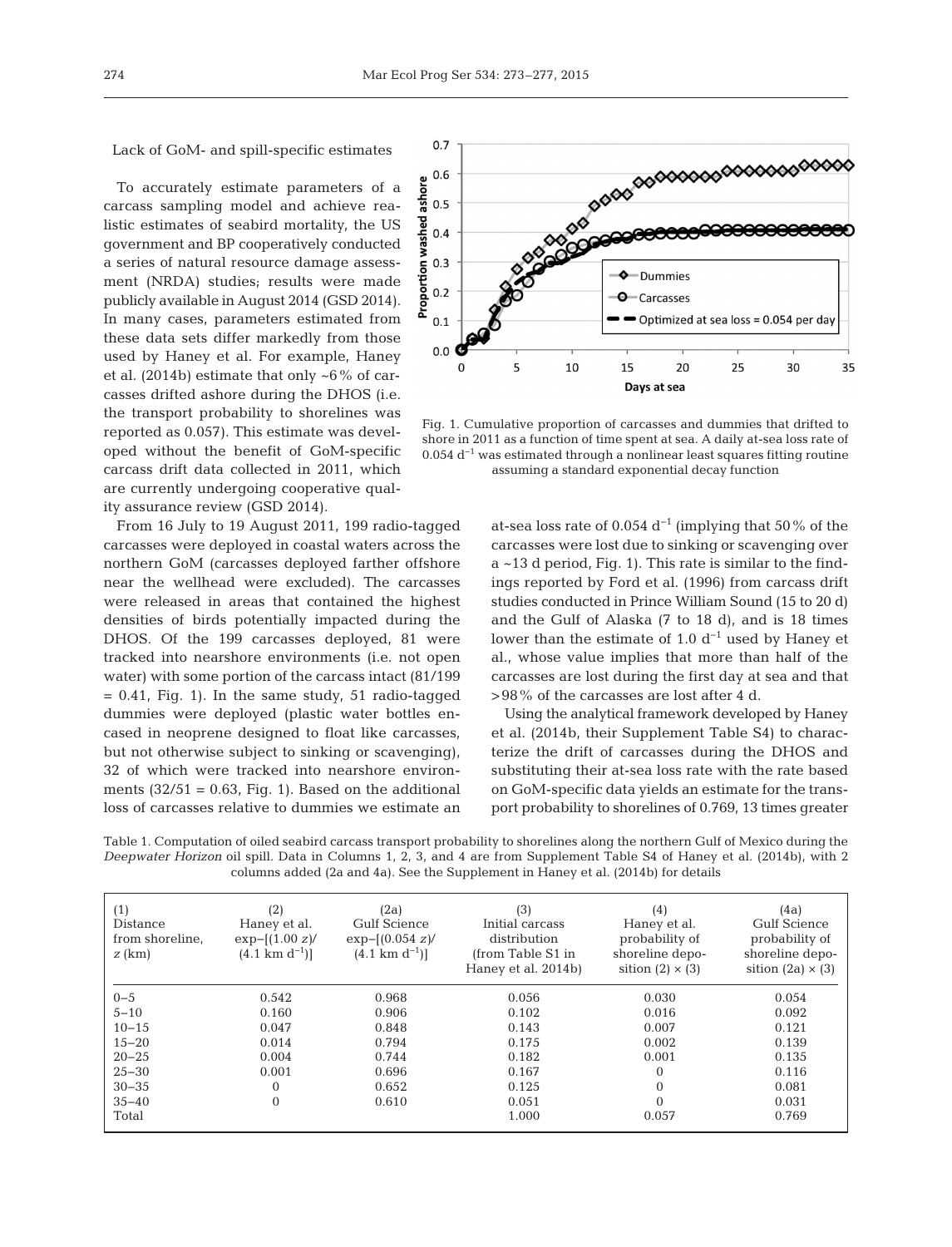than the value used by Haney et al. (Table 1). In other words, while Haney et al. (2014b) estimate that only ~6% of carcasses drifted ashore, GOM-specific data support an estimate of  $~27\%$ . This reduces Haney et al.'s coastal seabird mortality estimates by more than an order of magnitude.

#### Spatial extent of the spill

Haney et al. (2014a,b) used satellite-derived estimates of average daily oil slick size as parameters in the exposure probability models, and daily composites were used to estimate initial distributions of oiled birds in the carcass model. Areal estimates of the spill are subject to substantial uncertainty: on 25 August 2010, the National Oceanic and Atmospheric Administration (NOAA) discontinued production of the Experimental Marine Pollution Surveillance Daily Composite Products (EMPS-DCP) used by Haney et al., and the products have not undergone any retrospective quality assurance checks. NOAA's original disclamer states, 'The Oil Analysis Program is a new program producing *experimental products* for the NOAA Satellite Analysis Branch and *should be used with caution*. Our products are *not fully operational*, not supported 24x7 and have *not been vetted through the usual quality assurance process*' (www.ssd. noaa. gov/PS/MPS/about\_orig.html; accessed 15 April 2015, emphasis added). Therefore, these data products render questionable support to the analyses conducted by Haney et al.

In the probabilistic avian mortality models, an under- or overestimation of oil slick size leads to a concomitant under- or overestimate of the number of bird deaths. While Haney et al. assert that satellitederived estimates of oil extent are likely underestimates, independent studies and data highlighted in their manuscript suggest otherwise. For example, Fig. 1 of Haney et al. (2014a) presents the total duration and extent of surface oil slick derived from the Textural Classifier Neural Network Algorithm (TCNNA) developed for synthetic aperture radar data. The TCNNA-derived products are not referred to elsewhere in Haney et al. (2014a) and were developed independently of NOAA's EMPS-DCP. Despite using TCNNA-derived products to visually characterize the duration and extent of the DHOS, Haney et al. (2014a) provide no information that would allow the reader to assess the internal consistency (or lack thereof) between TCNNA-derived products and NOAA's EMPS-DCP. Using TCNNA-derived products, Garcia-Pineda et al. (2013a) estimated the total average daily oil slick size as  $10750 \text{ km}^2$ , a value 43.4% lower than the EMPS-DCP-derived value of 19 000 km<sup>2</sup> used by Haney et al. (2014a, their Supplement Table S2).

#### Oiling and mortality

Haney et al. (2014a,b) suggest that 33% of offshore birds and 40% of coastal birds died after encountering the oil slick, based on the number of birds recovered by survey teams during the DHOS and on literature values derived from Camphuysen & Heubeck (2001). As we are unable to determine how the estimates of proportionate mortality (i.e. 22 to 89% with a median of 61% for marine birds with aerial foraging styles) were developed from the data in Camphuysen & Heubeck (2001), we ask Haney et al. to provide a more complete explanation.

Haney et al.'s mortality estimates from the exposure probability models do not account for spatial variability in surface oil concentrations. NOAA's EMPS-DCP do not distinguish between areas of thick oil and areas of sheen, whereas bird species differ in their sensitivity to degree of oiling (NOAA 1996). Clark et al. (2010) used airborne- and satellite-derived information to estimate that on 17 May 2010, the area of non-contiguous thick oil was 19% of the total slick area. Garcia-Pineda et al. (2013b) evaluated 2 different satellite data sets for 10 May 2010 and estimated that thick oil made up 53 to 56% of the total oiled area. Therefore, spatial variability in surface oil concentrations needs to be considered when determining exposure, degree of oiling, and mortality of seabirds in the models developed by Haney et al.

# Christmas Bird Count

Haney et al. (2014b) used the 2009**−**2012**<sup>1</sup>** National Audubon Society (NAS) Christmas Bird Count (CBC) data from stations located in Florida, Alabama, Mississippi, Louisiana, and Texas (NAS 2010, Fig. 2a) to corroborate results of their predictive models that the DHOS reduced laughing gull *Leucophaeus atricilla* populations in the northern GoM by approximately

**<sup>1</sup>**Haney et al. (2014b) state that they evaluated the CBC data between 2010 and 2013, but their statistical analysis concerns data obtained between 2009 and 2012 (i.e. the 110th−113th CBCs) according to the NAS terminology and database. The CBC data referred to as 'winter 2010' by Haney et al. (2014b) were collected between 14 December 2009 and 5 January 2010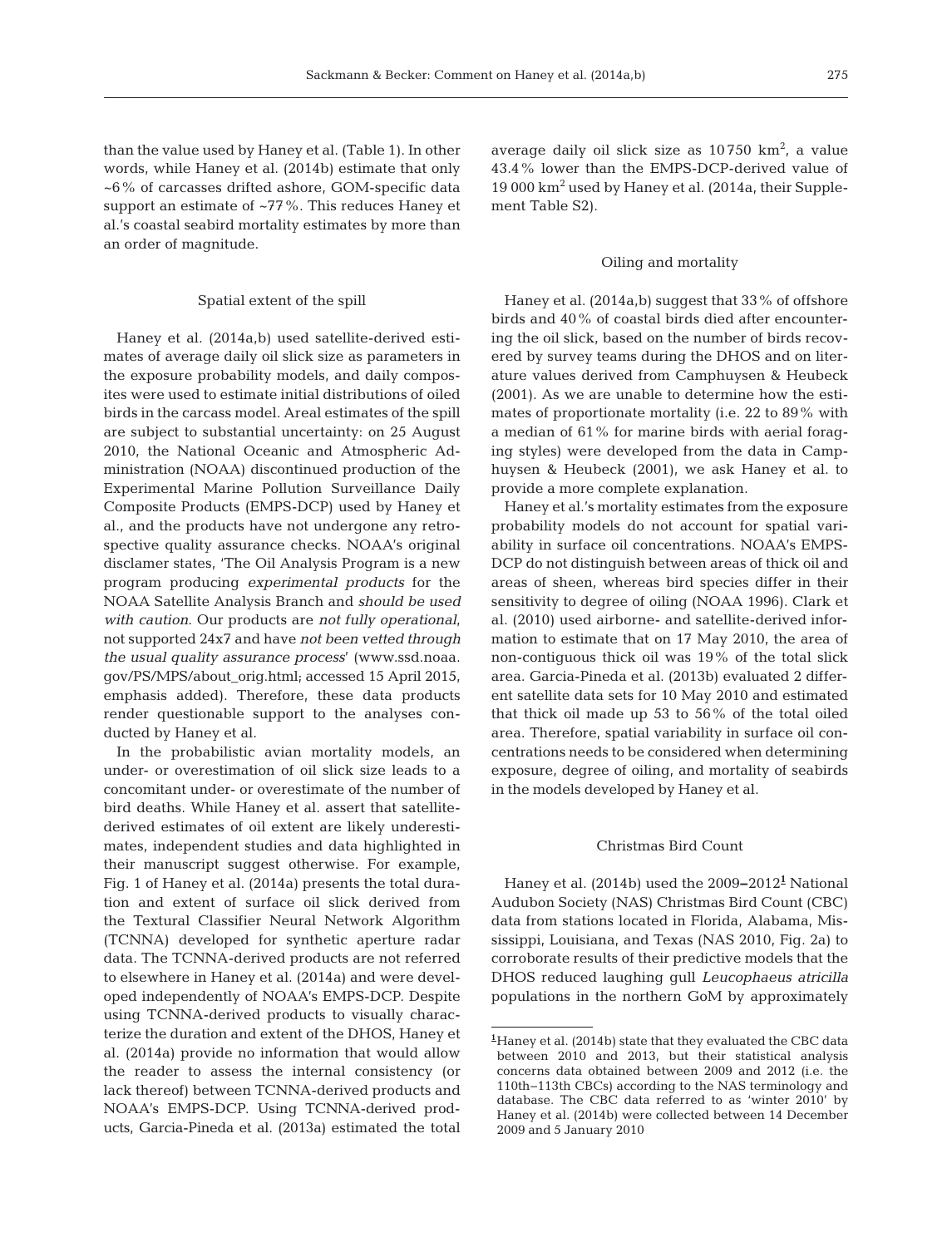

Fig. 2. Laughing gull densities estimated from National Audubon Society Christmas Bird Counts from (a) 5 Gulf states combined and (b) from Louisiana, Mississippi, Alabama, Florida, and Texas between 2000 and 2013; 'X' denotes the 2009 Texas value when the outlier at Station TXHO is removed from the data set

32%. They stated that 'CBC data reveal that after the *Deepwater Horizon* incident, laughing gulls in the Gulf region declined by 61 to 64% between winter 2010 and winters 2011, 2012, and 2013' (Haney et al. 2014b, p. 249), and concluded that 'declines in laughing gulls were confirmed by ~60% reductions in National Audubon Society Christmas Bird Count data for 2010−2013 along the Gulf coast' (Haney et al. 2014b, p. 239). Although the statistical methods used by Haney et al. (2014b) are not detailed, we attempted to reconstruct their CBC analysis.

The 2009 pre-spill data point of 23.2 birds counted per hour (birds  $h^{-1}$ , Fig. 2a) is an outlier compared to data for 2000 to 2008 (8.6 to 14.5 birds h<sup>-1</sup>); identified using a 1-sided Grubbs' test ( $\alpha$  = 0.05). Therefore, the combined 5-state value from 2009 is not representative of the longer-term patterns in laughing gull densities and should not be used as the sole basis of comparison with the post-spill densities. Haney et al. (2014b) apparently used the 2009 outlier value to calculate a laughing gull mortality of 61 to 64% following the spill.

Furthermore, the 2009 Texas value of nearly 40 birds  $h^{-1}$  (Fig. 2b) is substantially greater than any other value from Texas or the other GoM states over the 10 yr period preceding the DHOS. CBC data from individual locations in Texas in 2009 reveal an unusually high count of laughing gulls  $(n =$ 251000; 3260 birds h<sup>-1</sup>) at Station TXHO near Houston on 26 December 2009. These results are flagged with 'HC' in the NAS database, i.e. they represent an 'unusually high count' (http://birds.audubon.org/sites/ default/files/documents/ab\_111\_editorial\_ codes.pdf; accessed 15 April 2015) and are considerably higher than the other values recorded from 2000 to 2013 for Station TXHO, which ranged from 8 to 266 birds h<sup>-1</sup>. Because the Station TXHO outlier was also incorporated into the 5-state combined data set used by Haney et al. it biased the 2009 pre-spill data point (Fig 2a) that was used to corroborate their model results.

Fig. 2b shows that when Station TXHO is removed from the 2009 Texas data set, the statewide average value is reduced to 6.4 birds h−1, which is consistent with values before and after the DHOS. Fig. 2b also shows that there were no obvious effects of the DHOS on laughing gull densities in Louisiana, Mississippi, Alabama, or Florida.

A similar analysis of CBC data for northern gannet Morus bassanus, brown pelican Pelecanus occiden*talis*, and royal tern *Thalasseus maximus*—other coastal species highlighted by Haney et al. as potentially experiencing population-level repercussions also showed no obvious effects of the DHOS, although we recognize, as did Haney et al. (2014b), that the fewer observations of these species could limit the usefulness of CBC data in these cases.

# **Recommendations**

A reliable and credible estimate of seabird mortality after the DHOS requires detailed evaluation of assumptions, modeling methods, and parameter estimates — all of which can be refined by incorporating